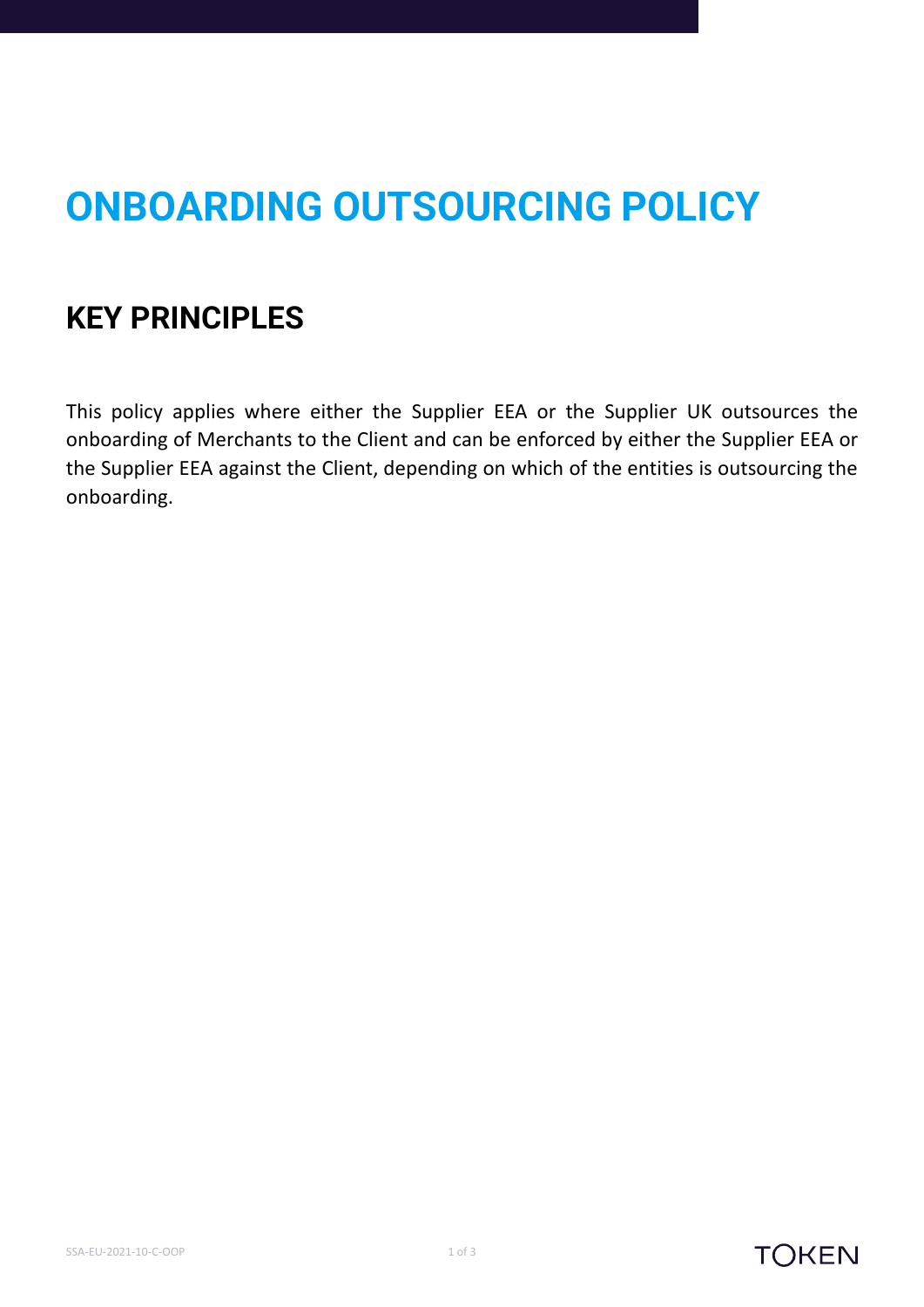## **1. DEFINITIONS**

 $1.1$ For the purposes of this Onboarding Outsourcing Policy, the following words and phrases will bear the following meanings:

"**Agreement**" means the agreement (including both the Key Terms and General Terms and Conditions), together with any schedules, annexes, policies, guidelines and procedures (as set out in the Key Terms and GTC) and amendments agreed in writing and executed by both parties from time to time. In the event of any conflict between the documents that comprise the Agreement, unless there is specifically a statement to the contrary in the General Terms and Conditions, the Key Terms shall prevail over the General Terms and Conditions which shall prevail over any schedules, annexes, policies, guidelines and procedures. Any amendments agreed in writing and duly executed by the Parties shall expressly state which paragraphs and clauses in which document they vary.

 $1.2$ Capitalised terms which are not defined above shall have the meanings set out elsewhere in the Agreement.

## **2. OBLIGATIONS**

- $2.1$ The obligations set out in this policy shall apply retrospectively to all Merchants that are currently live on the Services and for all Merchants that will be set live in the future.
- $2.2$ Before entering into any discussions with Merchants regarding the Services, the Client must have entered into a mutual non-disclosure agreement to ensure the Confidential Information the Client shares with the potential Merchant, including any of the Supplier's Confidential Information is adequately protected.
- $2.3$ Prior to setting any Merchant live on the Services, the Client is required to have in place a commercial contract between the Client and the Merchant that as a minimum addresses the following obligations:
- 2.3.1 There must be confidentiality provisions no less onerous than those between the Supplier and the Client as set out in clause 9 of the Key Terms.
- 2.3.2 Any material issues and or errors with the service experienced by the Merchant or caused by the Merchant must be reported to **support@token.io** as soon as possible and in any event within 24 hours of the Client becoming aware of the incident.
- $2.4$ Prior to setting any Merchant live on the Services, the Client must have undertaken basic due diligence checks on each Merchant, which as a minimum includes checking the following: company registration check, sanctions screening, whether there are any politically exposed persons ("**PEP**"), identification verification of the ultimate beneficial owner, credit checks, financial crime checks and any negative statements appearing in the media. The results of these due diligence checks and all supporting documentation must be made available to the Supplier for audit purposes, and such checks should be undertaken at least annually.
- $2.5$ As the Supplier is responsible for the regulated activity, the End User must understand that the Supplier is carrying out a regulated activity. The Client warrants that the End User will know at all times that the principal regulated party in the provision of the regulated activity is the Supplier.
- $2.6$ All End Users must have a clear understanding of who they contact in the event of any dispute, error or problem with any transaction processed by the Supplier. The Supplier's role in undertaking the regulated activity must be made clear to the End User.